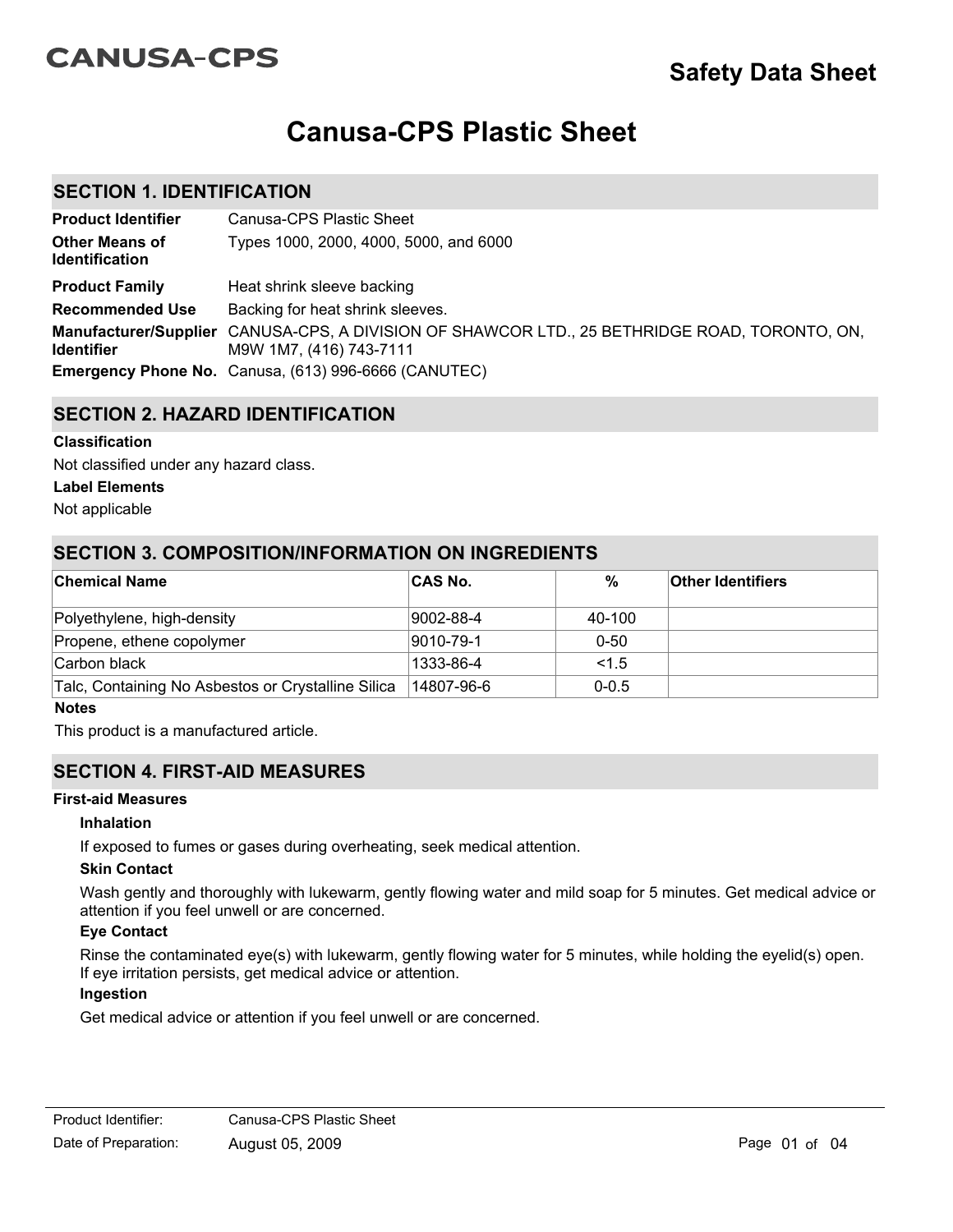# **SECTION 5. FIRE-FIGHTING MEASURES**

### **Extinguishing Media**

### **Suitable Extinguishing Media**

Water spray; dry chemical; carbon dioxide; foam.

### **Specific Hazards Arising from the Product**

Irritating and harmful vapours may be released during decomposition. Very toxic carbon monoxide, carbon dioxide; corrosive, oxidizing nitrogen oxides; acetic acid; toxic, flammable aldehydes; ketones; vinyl acetate; n-hexane.

### **Special Protective Equipment and Precautions for Fire-fighters**

FIGHT FIRE FROM A PROTECTED LOCATION; AVOID HIGH PRESSURE, DIRECT WATER STREAM THAT MAY SPREAD MOLTEN OR BURNING RESINS.

Chemical protective clothing (e.g. chemical splash suit) and positive pressure SCBA may be necessary.

## **SECTION 6. ACCIDENTAL RELEASE MEASURES**

### **Personal Precautions, Protective Equipment, and Emergency Procedures**

Wear appropriate personal protective equipment.

### **Environmental Precautions**

It is good practice to prevent releases into the environment.

### **Methods and Materials for Containment and Cleaning Up**

Allow to cool and harden before placing it in a closed container for disposal. Dispose of in compliance with applicable legislation.

## **SECTION 7. HANDLING AND STORAGE**

### **Precautions for Safe Handling**

No special precautions are necessary. Do not breath fumes produced during overheating or burning.

**Conditions for Safe Storage**

Cool, dry environment.

### **SECTION 8. EXPOSURE CONTROLS/PERSONAL PROTECTION**

### **Control Parameters**

|                                                       | <b>ACGIH TLV®</b>         |             | <b>OSHA PEL</b>           |                | <b>AIHA WEEL</b> |            |
|-------------------------------------------------------|---------------------------|-------------|---------------------------|----------------|------------------|------------|
| <b>Chemical Name</b>                                  | <b>TWA</b>                | <b>STEL</b> | <b>TWA</b>                | <b>Ceiling</b> | 8-hr TWA         | <b>TWA</b> |
| Polyethylene, high-density                            | <b>Not</b><br>established |             | <b>Not</b><br>established |                |                  |            |
| Carbon black                                          | $3$ mg/m $3$ A $3$        |             | <b>Not</b><br>established |                |                  |            |
| Talc, Containing No Asbestos or<br>Crystalline Silica | 2 mg/m3 A4                |             | $ 2 \text{ mg/m}$ 3       |                |                  |            |

### **Appropriate Engineering Controls**

General ventilation is usually adequate. Use local exhaust ventilation, if general ventilation is not adequate to control amount in the air.

### **Individual Protection Measures**

**Skin Protection Respiratory Protection Eye/Face Protection** Use a NIOSH approved or equivalent respirator with OVP100 cartridges if exposed to fumes from overheating. Heat-resistant gloves when handling hot material. Safety glasses. Date of Preparation: August 05, 2009 **Page 02 of 04** Page 02 of 04 Product Identifier: Canusa-CPS Plastic Sheet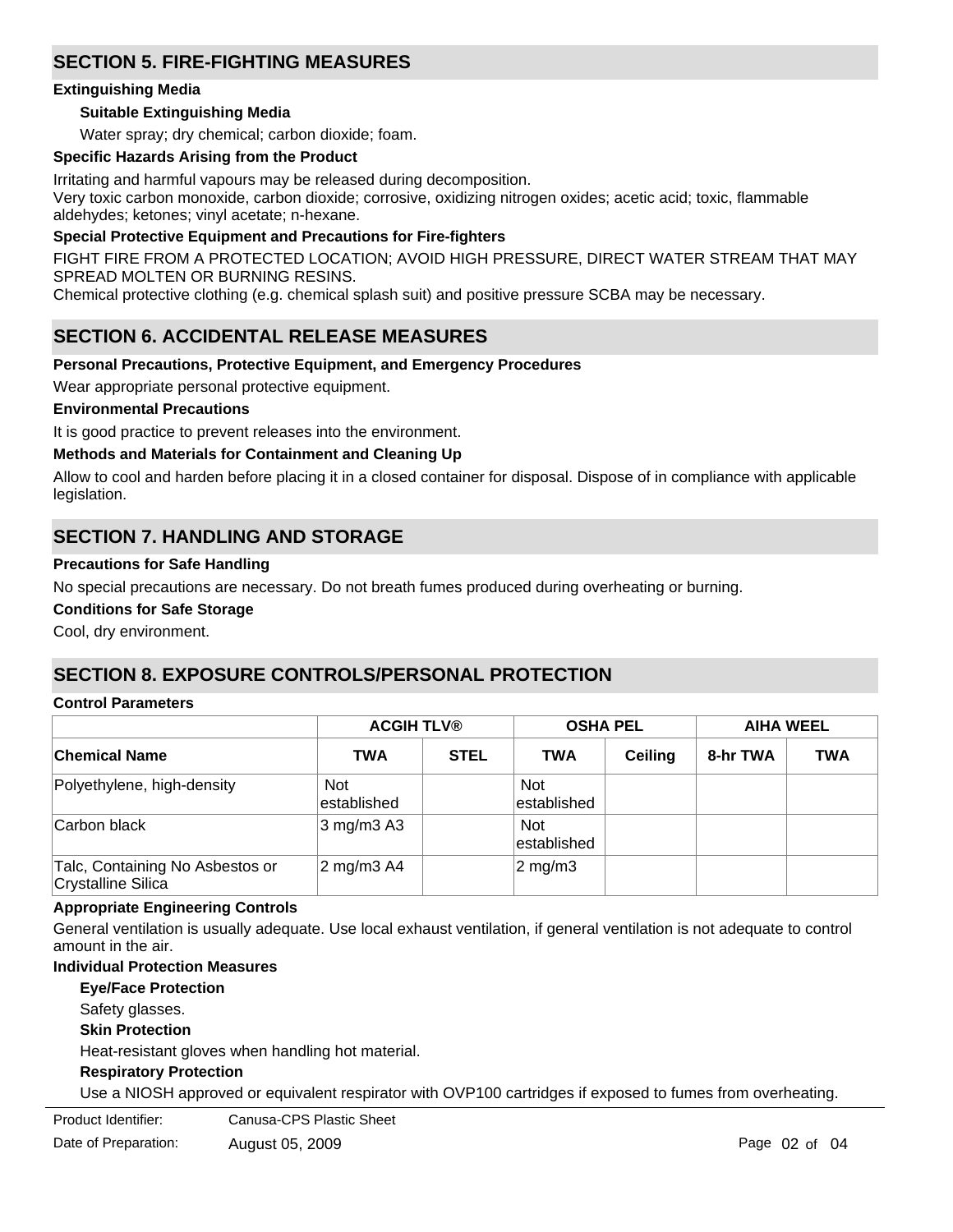# **SECTION 9. PHYSICAL AND CHEMICAL PROPERTIES**

**Physical State** Solid **Other Information**

**Other Physical Property 1** Black, grey, yellow or clear sheet

# **SECTION 10. STABILITY AND REACTIVITY**

#### **Chemical Stability**

Normally stable.

#### **Conditions to Avoid**

Temperatures above 150 ºC

### **Incompatible Materials**

Strong oxidizers.

### **Hazardous Decomposition Products**

Very toxic carbon monoxide, carbon dioxide; corrosive, oxidizing nitrogen oxides; corrosive acetic acid; very toxic, flammable aldehydes; ketones; vinyl acetate; n-hexane.

# **SECTION 11. TOXICOLOGICAL INFORMATION**

#### **Acute Toxicity**

| <b>Chemical Name</b>       | <b>LC50</b>                     | LD50 (oral)          | LD50 (dermal) |
|----------------------------|---------------------------------|----------------------|---------------|
| Polyethylene, high-density |                                 | $>$ 2000 mg/kg (rat) |               |
| Carbon black               | 6750 mg/m3 (4-hour<br>exposure) |                      |               |

### **Skin Corrosion/Irritation**

May cause irritation.

### **Serious Eye Damage/Irritation**

Mechanical irritation is possible.

### **STOT (Specific Target Organ Toxicity) - Single Exposure**

### **Inhalation**

No information was located. Not applicable as material is a solid. However, fumes from overheating may be hazardous.

### **Ingestion**

May cause irritation.

### **Carcinogenicity**

| <b>Chemical Name</b>                                          | <b>IARC</b> | <b>ACGIH®</b>  | <b>NTP</b> | <b>OSHA</b> |
|---------------------------------------------------------------|-------------|----------------|------------|-------------|
| Polyethylene, high-density                                    | Not Listed  | Not designated | Not Listed | Not Listed  |
| Propene, ethene copolymer                                     | Not Listed  | Not Listed     | Not Listed | Not Listed  |
| Carbon black                                                  | Group 2B    | lA3            | Not Listed | Not Listed  |
| Talc, Containing No Asbestos Group 1<br>or Crystalline Silica |             | IA1            | Not Listed | Not Listed  |

Some small components are listed as carcinogens, but they are bound in the matrix of the product and not available for inhalation.

### Key to Abbreviations

ACGIH® = American Conference of Governmental Industrial Hygienists. A1 = Confirmed human carcinogen. A2 = Suspected human carcinogen. A3 = Animal carcinogen. A4 = Not classifiable as a human carcinogen. A5 = Not suspected as a human carcinogen.